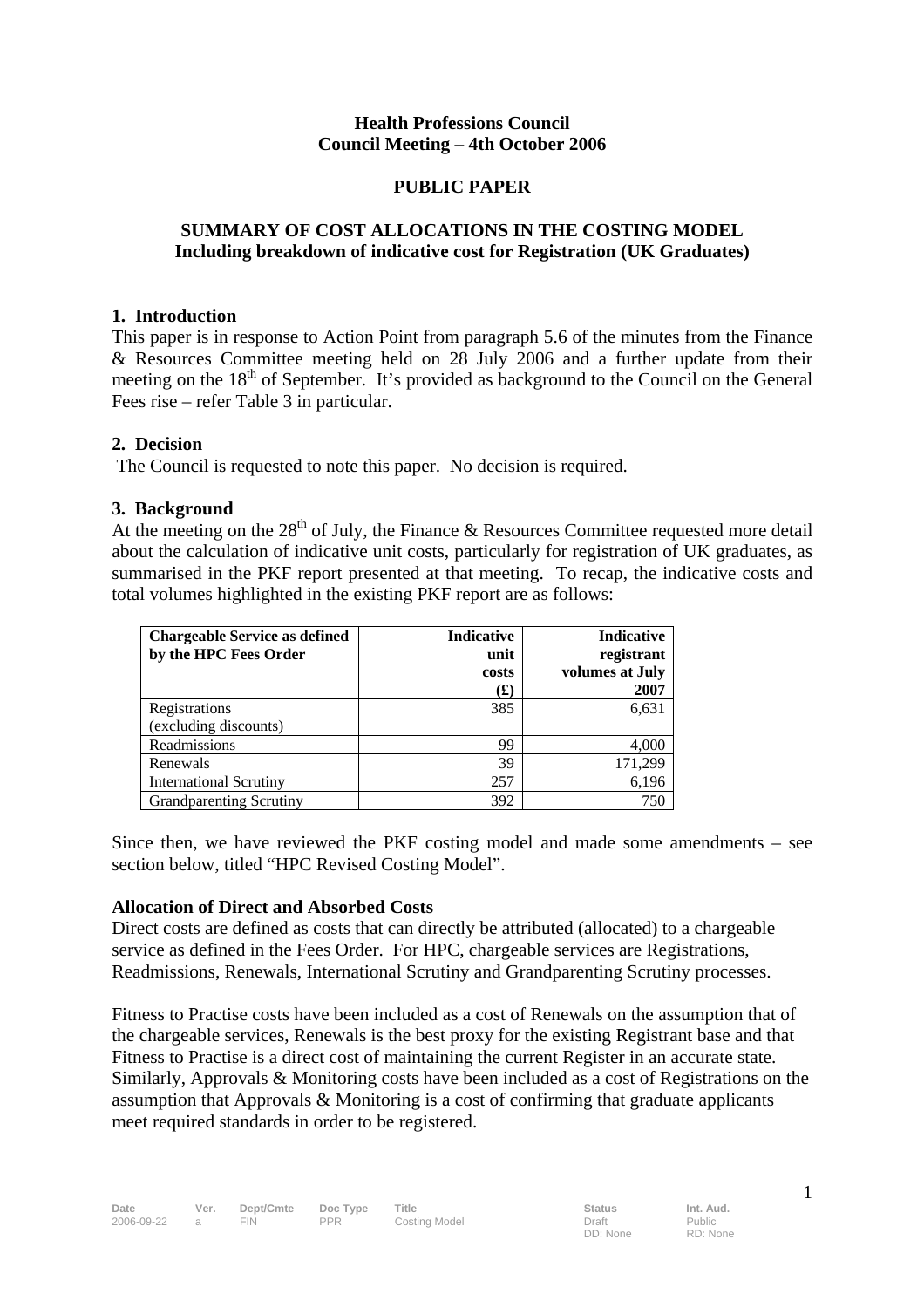Absorbed Costs are indirect costs and overheads. Indirect costs represent costs directly attributable to the department concerned but not to a product or service. Overheads represent costs contained within a departmental coding that are considered a cost/overhead of the whole organisation. In the PKF model, allocation of absorbed costs is a two step process. Absorbed Costs are firstly allocated to all departments and then to chargeable services.

Absorbed costs have been allocated to departments based on one of the following key allocation methods:

- Staff numbers
- Departments wages
- Floor space occupied

These costs have then allocated to chargeable services based on registrant volume.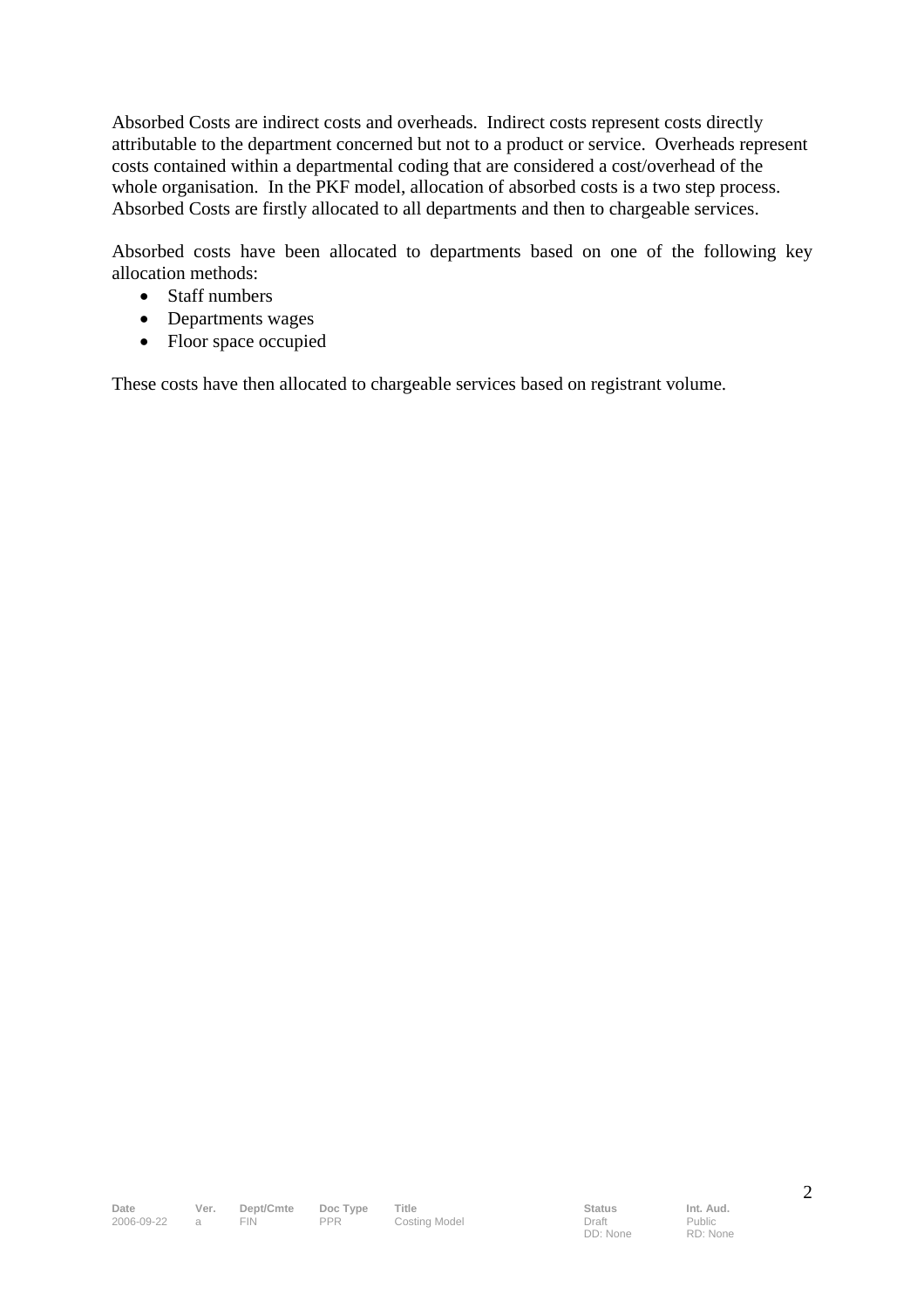| <b>TABLE 1</b>                            |                                                       |                |      |                                          |                       |      |        |           |                                 |                                 |           |                          |                     |
|-------------------------------------------|-------------------------------------------------------|----------------|------|------------------------------------------|-----------------------|------|--------|-----------|---------------------------------|---------------------------------|-----------|--------------------------|---------------------|
| <b>Direct Costs</b>                       |                                                       |                |      | Registration Readmission Renewals        |                       | Intl | Grandp |           | <b>Registration Readmission</b> | <b>Renewals</b>                 | Intl      | Grandp                   | <b>Total</b>        |
|                                           |                                                       | Base Costs (£) |      |                                          | Percentage Allocation |      |        |           |                                 | Cost Allocation (£)             |           |                          | (E)                 |
| Registrations                             | Payroll                                               | 473.587        | 81%  | 10%                                      | 9%                    | 0%   | 0%     | 384.062   | 48.717                          | 40.808                          |           |                          |                     |
| Registrations                             | Recruitment & temporary staff                         | 219,903        | 13%  | 13%                                      | 73%                   | 0%   | 0%     | 29,196    | 29,196                          | 161,511                         |           |                          |                     |
| Registrations                             | Other department costs                                | 174,861        | 81%  | 10%                                      | 9%                    | 0%   | 0%     | 141,806   | 17,988                          | 15,068                          |           |                          |                     |
| International                             | All department costs                                  | 1,137,075      | 0%   | 0%                                       | 0%                    | 89%  | 11%    |           |                                 |                                 | 1,014,297 | 122,778                  |                     |
| <b>Fitness to Practise</b>                | All department costs                                  | 2,491,349      | 10%  | 0%                                       | 90%                   | 0%   | 0%     | 249,135   |                                 | 2,242,214                       |           |                          |                     |
| Approvals & Monitoring                    | All department costs                                  | 816,547        | 100% | 0%                                       | 0%                    | 0%   | 0%     | 816,547   |                                 | $\sim$                          |           | $\overline{\phantom{a}}$ |                     |
| <b>Total Direct Costs</b>                 |                                                       | 5,313,322      |      |                                          |                       |      |        | 1,620,746 | 95,901                          | 2,459,601                       | 1,014,297 | 122,778                  | 5,313,322           |
|                                           | Allocating Absorbed Costs to Departments as below **: | Base Costs (£) |      | <b>Registration Readmission Renewals</b> | Percentage Allocation | Intl | Grandp |           | <b>Registration Readmission</b> | Renewals<br>Cost Allocation (£) | Intl      | Grandp                   | <b>Total</b><br>(E) |
|                                           |                                                       |                |      |                                          |                       |      |        |           |                                 |                                 |           |                          |                     |
| Secretariat                               |                                                       | 276,578        | 4%   | 2%                                       | 91%                   | 3%   | 0%     | 9,709     | 5,857                           | 250,840                         | 9,073     | 1,098                    |                     |
| <b>Chief Executive</b>                    |                                                       | 271.081        | 4%   | 2%                                       | 91%                   | 3%   | 0%     | 9,516     | 5,741                           | 245,855                         | 8,893     | 1,076                    |                     |
| Registration                              |                                                       | 1,069,460      | 72%  | 19%                                      | 9%                    | 0%   | 0%     | 774,129   | 203,177                         | 92,154                          |           | ۰                        |                     |
| International                             |                                                       | 582,799        | 0%   | 0%                                       | 0%                    | 74%  | 26%    |           |                                 | $\sim$                          | 429,431   | 153,368                  |                     |
| Information Technology                    |                                                       | 220,168        | 4%   | 2%                                       | 91%                   | 3%   | 0%     | 7.729     | 4,663                           | 199,680                         | 7.222     | 874                      |                     |
| Finance                                   |                                                       | 565,353        | 4%   | 2%                                       | 91%                   | 3%   | 0%     | 19,847    | 11,973                          | 512,742                         | 18,546    | 2,245                    |                     |
| <b>Facilities Management</b>              |                                                       | 539,835        | 4%   | 2%                                       | 91%                   | 3%   | 0%     | 18,951    | 11,433                          | 489,599                         | 17,709    | 2,144                    |                     |
| <b>Fitness to Practise</b>                |                                                       | 961,369        | 4%   | 2%                                       | 91%                   | 3%   | 0%     | 33.749    | 20,360                          | 871.906                         | 31,537    | 3,817                    |                     |
| <b>Human Resources</b>                    |                                                       | 280,680        | 4%   | 2%                                       | 91%                   | 3%   | 0%     | 9,853     | 5,944                           | 254,560                         | 9,207     | 1,115                    |                     |
| Approval & Monitoring                     |                                                       | 820,785        | 4%   | 2%                                       | 91%                   | 3%   | 0%     | 28,814    | 17,383                          | 744,404                         | 26,925    | 3,259                    |                     |
| Communications                            |                                                       | 634,290        | 4%   | 2%                                       | 91%                   | 3%   | 0%     | 22,267    | 13,433                          | 575,264                         | 20,807    | 2,519                    |                     |
| <b>Total Absorbed Costs</b>               |                                                       | 6,222,398      |      |                                          |                       |      |        | 934,565   | 299,963                         | 4,237,004                       | 579,350   | 171,516                  | 6,222,398           |
| Total Direct Costs + Total Absorbed Costs |                                                       | 11,535,720     |      |                                          |                       |      |        | 2,555,311 | 395.864                         | 6.696.605                       | 1,593,647 | 294,294                  | 11.535.720          |

\*\* Note: This is a two step allocation process. "Absorbed Costs" are indirect and overhead costs firstly allocated to all departments. These are then allocated to chargeable services.

| Date       | Ver. | Dept/Cmte Doc Type |            | Title         | <b>Status</b> | Int. Aud. |
|------------|------|--------------------|------------|---------------|---------------|-----------|
| 2006-09-22 |      | <b>FIN</b>         | <b>PPR</b> | Costing Model | Draft         | Public    |

DD: None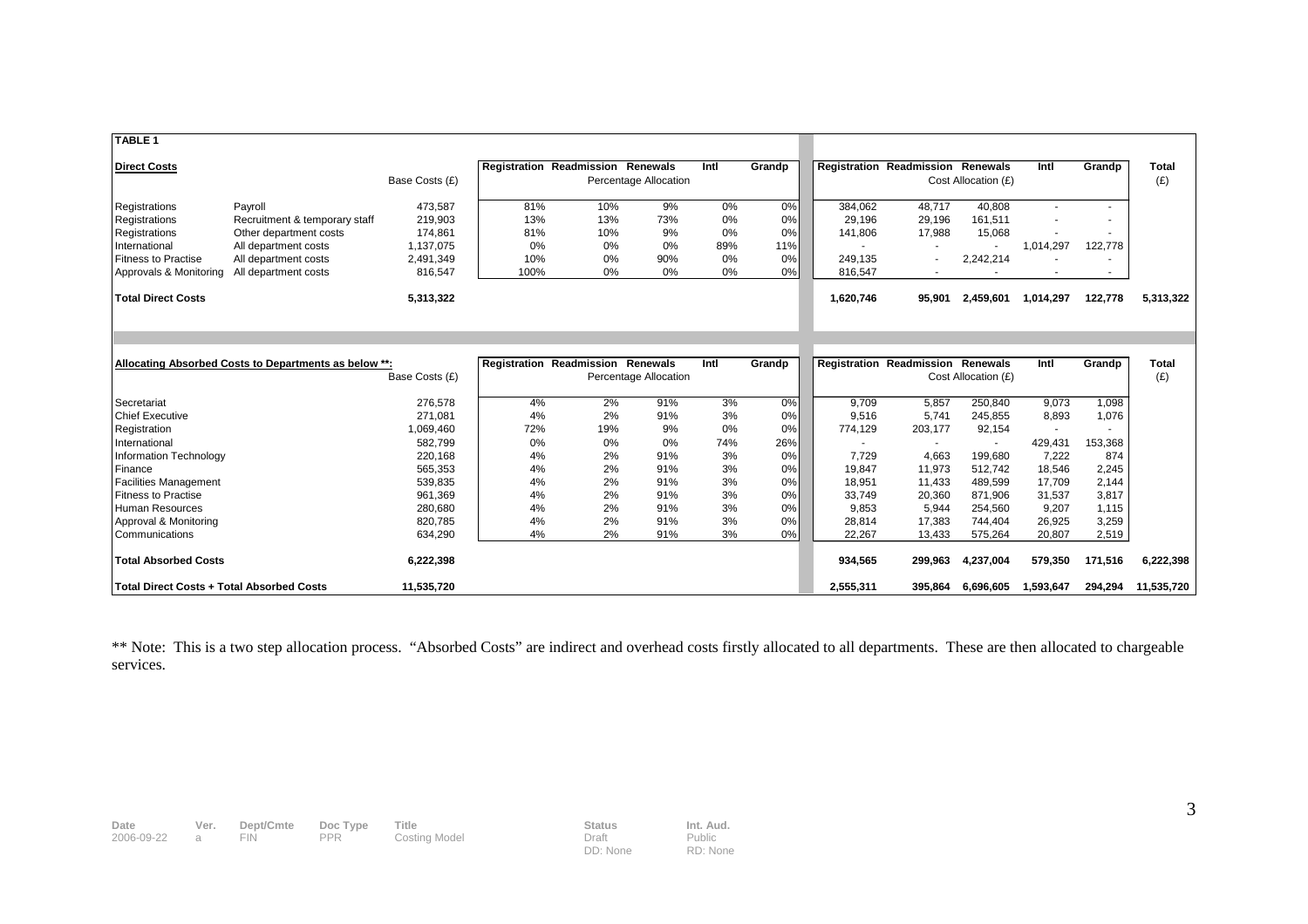# **Calculation of indicative unit costs**

Total costs (direct and absorbed) for each service are divided by the indicative registrant volumes to arrive at the indicative unit costs as summarised in TABLE 2.

# **TABLE 2**

| Activity basis used: 2006/07 <sup>1</sup> |                     |                    |                |                      |                                          |  |  |  |  |  |  |  |
|-------------------------------------------|---------------------|--------------------|----------------|----------------------|------------------------------------------|--|--|--|--|--|--|--|
|                                           | <b>Registration</b> | <b>Readmission</b> | <b>Renewal</b> | <b>International</b> | <b>Grandparenting</b><br><b>Scrutiny</b> |  |  |  |  |  |  |  |
|                                           |                     |                    |                | <b>Scrutiny</b>      |                                          |  |  |  |  |  |  |  |
| Total costs                               | 2,555,311           | 395,864            | 6,696,605      | 1,593,647            | 294,294                                  |  |  |  |  |  |  |  |
| Indicative                                | $6,631^{\circ}$     | 4,000              | 171.299        | 6.196                | 750                                      |  |  |  |  |  |  |  |
| registrant                                |                     |                    |                |                      |                                          |  |  |  |  |  |  |  |
| volumes                                   |                     |                    |                |                      |                                          |  |  |  |  |  |  |  |
| <b>Indicative</b>                         | 385                 | 99                 | 39             | 257                  | 392                                      |  |  |  |  |  |  |  |
| unit costs                                |                     |                    |                |                      |                                          |  |  |  |  |  |  |  |

<sup>a</sup> It should be noted that the indicative annual registrant volume for Registrations is built up as follows:

- 4,339 Registrations (UK graduates) and
- 2,292 Registrations (International and Grandparenting).

The costs allocated in the PKF model had not previously been broken down into these two categories. Therefore the unit cost of £385 is a combination for UK graduates and Others. One of the assumptions of the PKF model is that the unit cost to process a UK graduate's registration is the same as that to process any other registration (excluding the scrutiny process).

For the Committee's information, the following is a summary showing the "conversion rate" i.e. the relationship between applications and successful Registrations, for the year ending 31 March 06. Note that it is difficult to directly compare the numbers in Table 2 with those in Table 2A actual results, as the Table 2 Registration figures are indicative volumes over the three year cost period while Table 2A contains 12 month figures to 31 March 2006.

|                             | Applns received | Registered   | of Applications<br>$\%$ |
|-----------------------------|-----------------|--------------|-------------------------|
|                             |                 |              | Registered              |
| <b>International Applns</b> | 4,686           | 3,107        | 66%                     |
| Grandparenting              | 2,480           | 2,295        | 93%                     |
| Applications                |                 |              |                         |
| UK Graduate applns          | 9.497           | Approx 9,497 | Approx 95-99%           |
| UK Non Graduate             | റ               | റ            |                         |
| Applications                |                 |              |                         |

# **TABLE 2A ACTUAL RESULTS**

 $\overline{a}$ 

4

<sup>&</sup>lt;sup>1</sup> Volumes are restated at July 2007 values, but the majority of costs are based on a 3 year average ending March 2007 or the current budget.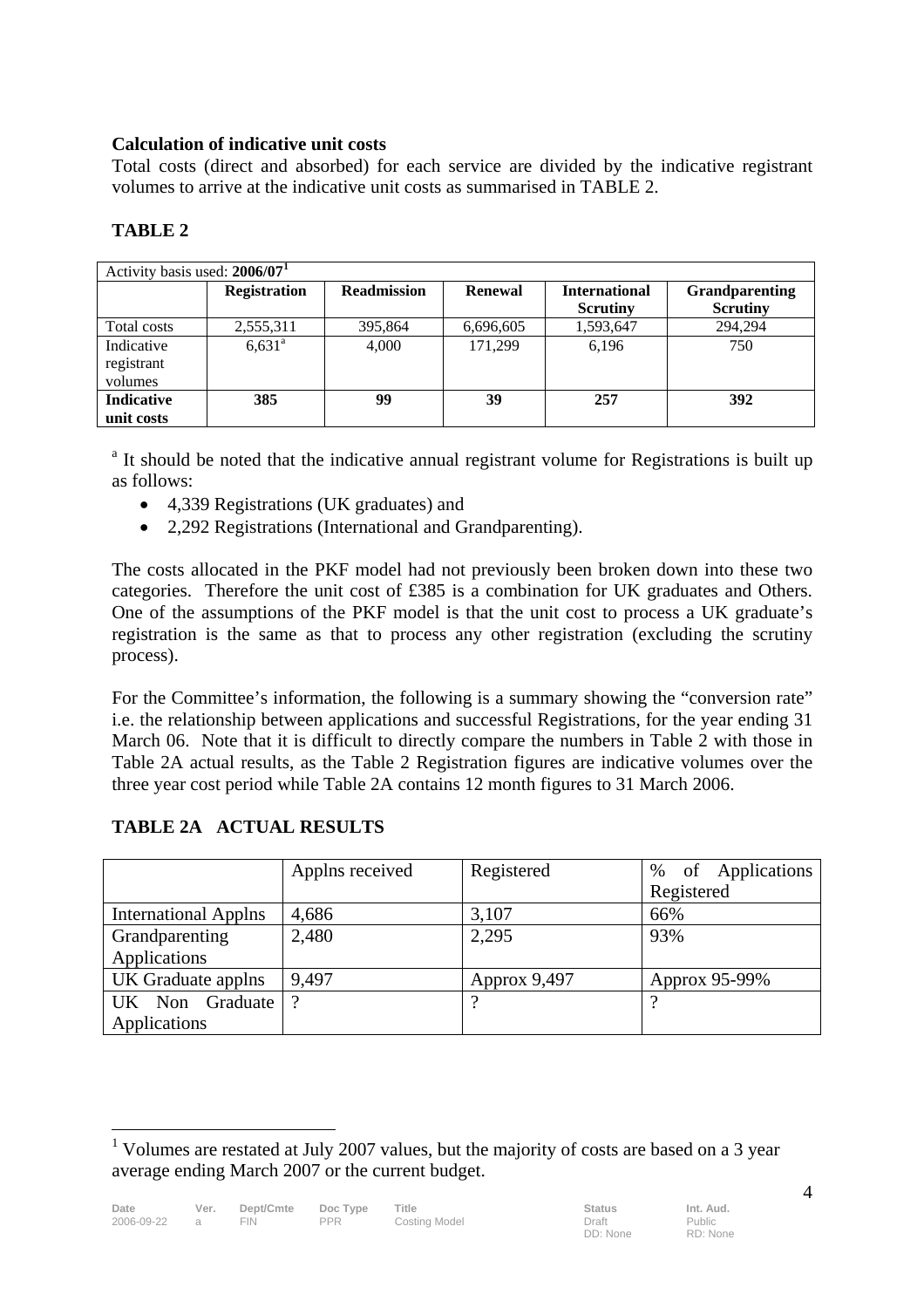# **HPC-revised Costing Model and fitness for purpose**

There are other cost drivers apart from those used in the PKF model (staff numbers, department wages and floor space) and we know that HPC's top three costs by type are people costs, space costs and legal costs<sup>2</sup>. However, we believe that using the identified key cost drivers is acceptable for modeling fee proposals in the 5 Year Plan.

To elaborate, the value to us of quickly developing a cost model is that it enables us to identify fully- absorbed unit costs for each type of chargeable service. These can then form a reference point for relative price-setting for the chargeable services. However, we believe that fitness for purpose applies, i.e. the level of costing accuracy arguably needs to be higher if the purpose is to identify significant costs *for business process engineering (BPR) purposes*, rather than for fee-setting.

Since Renewal fee income provides HPC with more than 80% of its annual income due to the Registrant base volumes being at least fifteen times higher than other chargeable service volumes, then providing Renewal costs are materially correctly allocated, how the other costs are allocated across the other four chargeable services is of less significance<sup>3</sup>. Finally, regardless of the number of cost drivers and how used in allocations, the costs and cost driver metrics are still historical in nature and no *guarantee* of future cost behaviour.

We believe fee-setting should be influenced by unit costs in the sense of minimizing crosssubsidisation and ensuring economic sustainability of the organisation. In addition, feesetting is inherently forward-looking and reliant on *future* cost estimates, all the more so as Renewal fee rises don't take immediate effect.

Furthermore, in fee-setting, factors other than unit costs are also considered e.g. HPC fees relative to other regulator fees in our sector, consultation feedback, the ability for UK Graduates to pay certain fees (contentious?) and the timing of any proposed fee rise also have a significant bearing on what level the fees are set at.

Taking the PKF Model, we used our knowledge and understanding of HPC processes to revise the model as follows:

- Registration costs were split into two chargeable services Registrations (UK) and Registrations (International /Grandparenting).
- Percentage allocations of direct and absorbed costs for each chargeable service were revised, after working further with the Operations Director.
- Weighted member numbers identified by PKF in their study were adjusted to adhere more closely to actual volumes.

After making these adjustments the revised calculated indicative unit costs are summarised in TABLE 3 below:

 $\overline{a}$ 

 $2<sup>2</sup>$  In the case of legal costs, most are incurred in FTP, so form a cost allocated directly to chargeable services i.e. not an indirect cost allocated using one of the 3 PKF cost drivers, to chargeable services.

<sup>&</sup>lt;sup>3</sup> Avoiding cross-subsidisation is still desirable, but the impact of cross-subsidies will at worst be relatively small.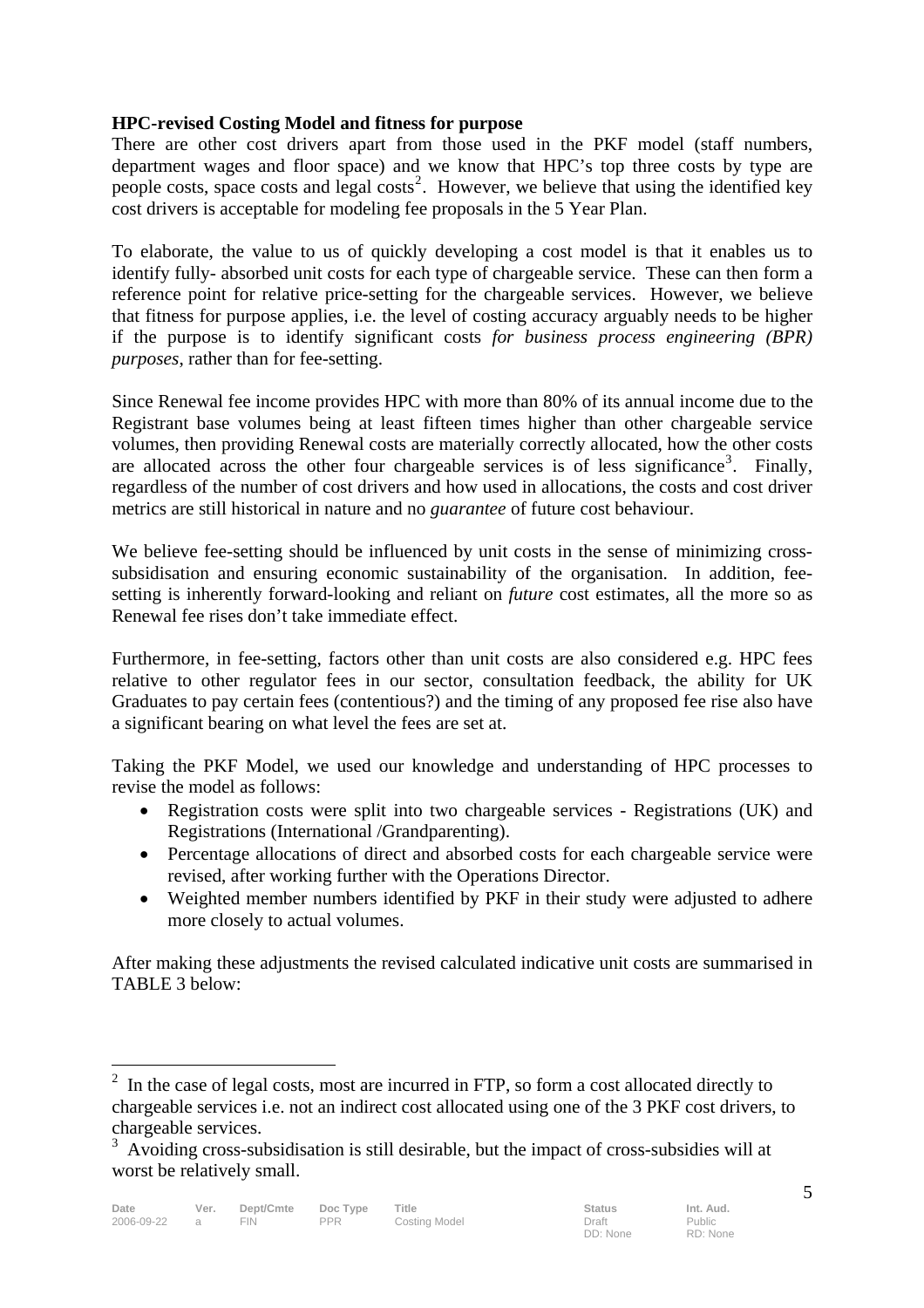# **TABLE 3**

|                   | Activity basis used: 2006/07 <sup>4</sup> |                     |                    |                |                      |                       |
|-------------------|-------------------------------------------|---------------------|--------------------|----------------|----------------------|-----------------------|
|                   | <b>Registration</b>                       | <b>Registration</b> | <b>Readmission</b> | <b>Renewal</b> | <b>International</b> | <b>Grandparenting</b> |
|                   | (UK)                                      | (Intl/Grandp)       |                    |                | <b>Scrutiny</b>      | <b>Scrutiny</b>       |
| Revised           | 1,271,851                                 | 895,471             | 424,379            | 7,344,447      | 1,464,153            | 135.419               |
| Total costs       |                                           |                     |                    |                |                      |                       |
| Indicative        | 8,886                                     | 3,547               | 4,000              | 171.299        | 4,131                | 375                   |
| registrant        |                                           |                     |                    |                |                      |                       |
| volumes           |                                           |                     |                    |                |                      |                       |
| <b>Revised</b>    | 143                                       | 252                 | 106                | 43             | 354                  | 361                   |
| <b>Indicative</b> |                                           |                     |                    |                |                      |                       |
| unit costs        |                                           |                     |                    |                |                      |                       |

These revised unit costs take into account the fact that there may be some differences between the processes for Registrations and Readmissions. However, following discussion with Registration managers, we believe these are not significant and the unit costs for these two processes are consequently closer than shown in the PKF model.

In addition, these revised unit costs are closer to the understanding of Registration managers that the Grand parenting process is more complex and time-consuming than the process for say Registrations, more so than indicated in the PKF model.

TABLE 4 below shows the direct and absorbed costs allocations for each of the chargeable services in our revised model.

 $\overline{a}$ 

<sup>4</sup> Volumes are restated at July 2007 values, but the majority of costs are based on a 3 year average ending March 2007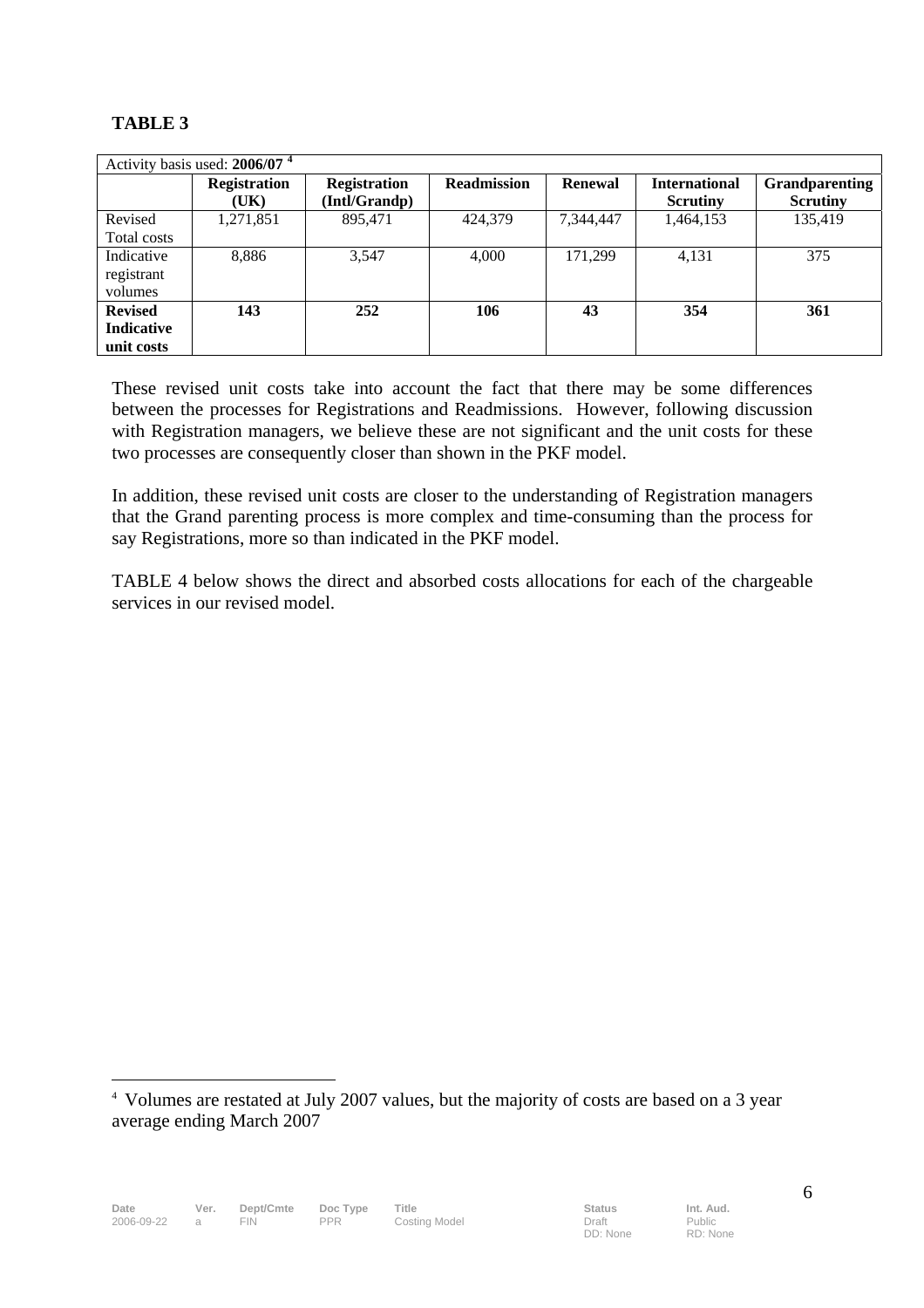#### **TABLE 4**

| <b>TABLE 4</b>                                                                                                  |                                                                                                                                                                                            |                                                                              |                                               |                                            |                                             |                                                      |                                          |                                         |                                        |                                                           |                                                          |                                                                   |                                                                                 |                                               |                                                                           |                                                                |                     |
|-----------------------------------------------------------------------------------------------------------------|--------------------------------------------------------------------------------------------------------------------------------------------------------------------------------------------|------------------------------------------------------------------------------|-----------------------------------------------|--------------------------------------------|---------------------------------------------|------------------------------------------------------|------------------------------------------|-----------------------------------------|----------------------------------------|-----------------------------------------------------------|----------------------------------------------------------|-------------------------------------------------------------------|---------------------------------------------------------------------------------|-----------------------------------------------|---------------------------------------------------------------------------|----------------------------------------------------------------|---------------------|
|                                                                                                                 |                                                                                                                                                                                            |                                                                              | Registratio Registrati Grand/Oth              |                                            | Registrati<br>on                            |                                                      |                                          |                                         |                                        |                                                           | Registrati Grand/Oth                                     | Registrati<br>on                                                  |                                                                                 |                                               |                                                                           |                                                                |                     |
| <b>Direct Costs</b>                                                                                             |                                                                                                                                                                                            | Base Costs (£)                                                               | n UK                                          | on Int                                     | er                                          | <b>Readmissior Renewals</b><br>Percentage Allocation |                                          | Intl                                    | Grandp                                 | <b>Registration UK</b>                                    | on Int                                                   | er                                                                | Readmission<br>Cost Allocation (£)                                              | Renewals                                      | Intl                                                                      | Grandp                                                         | <b>Total</b><br>(E) |
| Registrations<br>Registrations<br>Registrations<br>Registrations<br>International<br><b>Fitness to Practise</b> | Payroll<br>Recruitment & temporary s<br>Legal advice & Other prof f<br>Other department costs<br>All department costs<br>All department costs<br>Approvals & Monitori All department costs | 473,587<br>219,903<br>28,368<br>146,493<br>1,137,075<br>2,491,349<br>816,547 | 37%<br>8%<br>25%<br>37%<br>0%<br>$1\%$<br>80% | 26%<br>4%<br>33%<br>26%<br>10%<br>1%<br>0% | 15%<br>3%<br>20%<br>15%<br>10%<br>1%<br>10% | 20%<br>5%<br>20%<br>20%<br>0%<br>0%<br>10%           | 2%<br>80%<br>2%<br>2%<br>0%<br>98%<br>0% | 0%<br>0%<br>0%<br>0%<br>74%<br>0%<br>0% | 0%<br>0%<br>0%<br>0%<br>6%<br>0%<br>0% | 175,227<br>17,592<br>7,092<br>54,202<br>24,913<br>653,238 | 123.133<br>8.796<br>9.361<br>38,088<br>113,708<br>12,457 | 71,038<br>6,597<br>5,674<br>21,974<br>113,708<br>12,457<br>81,655 | 94,717<br>10,995<br>5,674<br>29,299<br>$\overline{\phantom{a}}$<br>٠.<br>81,655 | 9,472<br>175,922<br>567<br>2,930<br>2,441,522 | $\overline{\phantom{a}}$<br>$\overline{\phantom{a}}$<br>841,436<br>$\sim$ | $\overline{\phantom{0}}$<br>68,225<br>$\overline{\phantom{0}}$ |                     |
| <b>Total Direct Costs</b>                                                                                       |                                                                                                                                                                                            | 5,313,322                                                                    |                                               |                                            |                                             |                                                      |                                          |                                         |                                        | 932,265                                                   | 305,543                                                  | 313,102                                                           | 222,339                                                                         | 2,630,413                                     | 841,436                                                                   | 68,225                                                         | 5,313,322           |

|                                                       |                |                                  |        | Registrati |                            |     |      |        |                        |                      | Registrati               |                          |           |           |         |       |
|-------------------------------------------------------|----------------|----------------------------------|--------|------------|----------------------------|-----|------|--------|------------------------|----------------------|--------------------------|--------------------------|-----------|-----------|---------|-------|
|                                                       |                |                                  |        |            |                            |     |      |        |                        |                      |                          |                          |           |           |         |       |
|                                                       |                |                                  |        | on         |                            |     |      |        |                        |                      | on                       |                          |           |           |         |       |
|                                                       |                | Registratio Registrati Grand/Oth |        |            |                            |     |      |        |                        | Registrati Grand/Oth |                          |                          |           |           |         |       |
| Allocating Absorbed Costs to Departments as below **: |                | n UK                             | on Int | er         | <b>ReadmissiorRenewals</b> |     | Intl | Grandp | <b>Registration UK</b> | on Int               | er                       | Readmission              | Renewals  | Intl      | Grandp  | Total |
|                                                       | Base Costs (£) |                                  |        |            | Percentage Allocation      |     |      |        |                        |                      |                          | Cost Allocation (£)      |           |           |         |       |
|                                                       |                |                                  |        |            |                            |     |      |        |                        |                      |                          |                          |           |           |         |       |
| Secretariat                                           | 276,578        | 5%                               | 1%     | 1%         | 2%                         | 89% | 2%   | 0%     | 12,785                 | 3.578                | 1.525                    | 5.755                    | 246,453   | 5,943     | 540     |       |
| <b>Chief Executive</b>                                | 271,081        | 5%                               | 1%     | 1%         | 2%                         | 89% | 2%   | 0%     | 12,530                 | 3.507                | 1.495                    | 5,641                    | 241,555   | 5,825     | 529     |       |
| Registration                                          | 1,069,460      | 12%                              | 10%    | 8%         | 10%                        | 60% | 0%   | 0%     | 128,335                | 106,946              | 85,557                   | 106,946                  | 641,676   |           |         |       |
| International                                         | 582,799        | 0%                               | 0%     | 0%         | $0\%$                      | 0%  | 90%  | 10%    |                        | $\sim$               | $\overline{\phantom{a}}$ | $\overline{\phantom{a}}$ |           | 524,519   | 58,280  |       |
| Information Technology                                | 220,168        | 5%                               | 1%     | 1%         | 2%                         | 89% | 2%   | 0%     | 10,177                 | 2,848                | 1.214                    | 4,581                    | 196,187   | 4.731     | 429     |       |
| Finance                                               | 565,353        | 5%                               | 1%     | 1%         | 2%                         | 89% | 2%   | 0%     | 26,133                 | 7,314                | 3,117                    | 11,764                   | 503,774   | 12,148    | 1,103   |       |
| <b>Facilities Management</b>                          | 539,835        | 5%                               | 1%     | $1\%$      | 2%                         | 89% | 2%   | 0%     | 24,953                 | 6.984                | 2.977                    | 11,233                   | 481,036   | 11,599    | 1,053   |       |
| <b>Fitness to Practise</b>                            | 961,369        | 5%                               | 1%     | $1\%$      | 2%                         | 89% | 2%   | 0%     | 44,438                 | 12,437               | 5,301                    | 20,004                   | 856,656   | 20,657    | 1,875   |       |
| Human Resources                                       | 280,680        | 5%                               | 1%     | 1%         | 2%                         | 89% | 2%   | 0%     | 12,974                 | 3.631                | 1.548                    | 5.840                    | 250,108   | 6,031     | 548     |       |
| Approval & Monitoring                                 | 820,785        | 5%                               | 1%     | $1\%$      | 2%                         | 89% | 2%   | 0%     | 37,940                 | 10,619               | 4.526                    | 17,079                   | 731,385   | 17,636    | 1,601   |       |
| Communications                                        | 634,290        | 5%                               | 1%     | 1%         | 2%                         | 89% | 2%   | 0%     | 29,319                 | 8.206                | 3,497                    | 13,198                   | 565,203   | 13,629    | 1,237   |       |
| <b>Total Absorbed Costs</b>                           | 6,222,398      |                                  |        |            |                            |     |      |        | 339,586                | 166,070              | 110,757                  | 202,040                  | 4,714,033 | 622,717   | 67,195  |       |
| <b>Total Direct Costs + Total Absorbed Costs</b>      | 11,535,720     |                                  |        |            |                            |     |      |        | 1,271,851              | 471,613              | 423,858                  | 424,379                  | 7,344,447 | 1,464,153 | 135,419 |       |

\*\* Note: This is a two step allocation process. "Absorbed Costs" are indirect and overhead costs firstly allocated to all departments. These are then allocated to chargeable services.

| Date       | Ver. | Dept/Cmte | Doc Type   | <b>Title</b>  | <b>Status</b> | Int. Aud. |
|------------|------|-----------|------------|---------------|---------------|-----------|
| 2006-09-22 |      |           | <b>PPR</b> | Costing Model | Draft         | Public    |

DD: None

Public RD: None 7